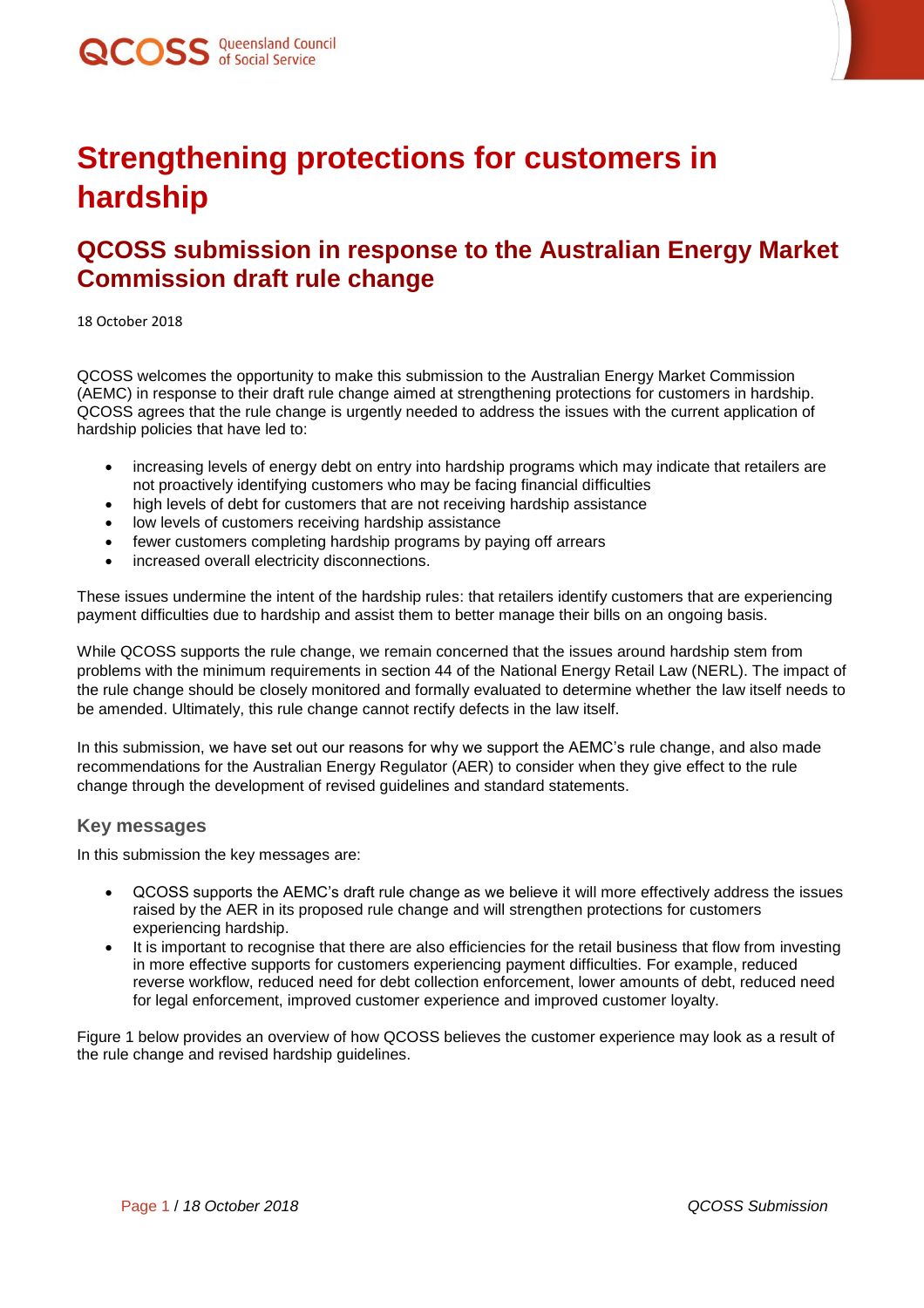# **QCOSS** Queensland Council



**Figure 1: Overview of strengthened hardship protections for customers experiencing hardship**

### Customer hardship policies: Journey map

The purpose of a retailer's customer hardship policy is to identify residential customers experiencing payment difficulties due to hardship and to assist those customers to better manage their energy bills on an ongoing basis.

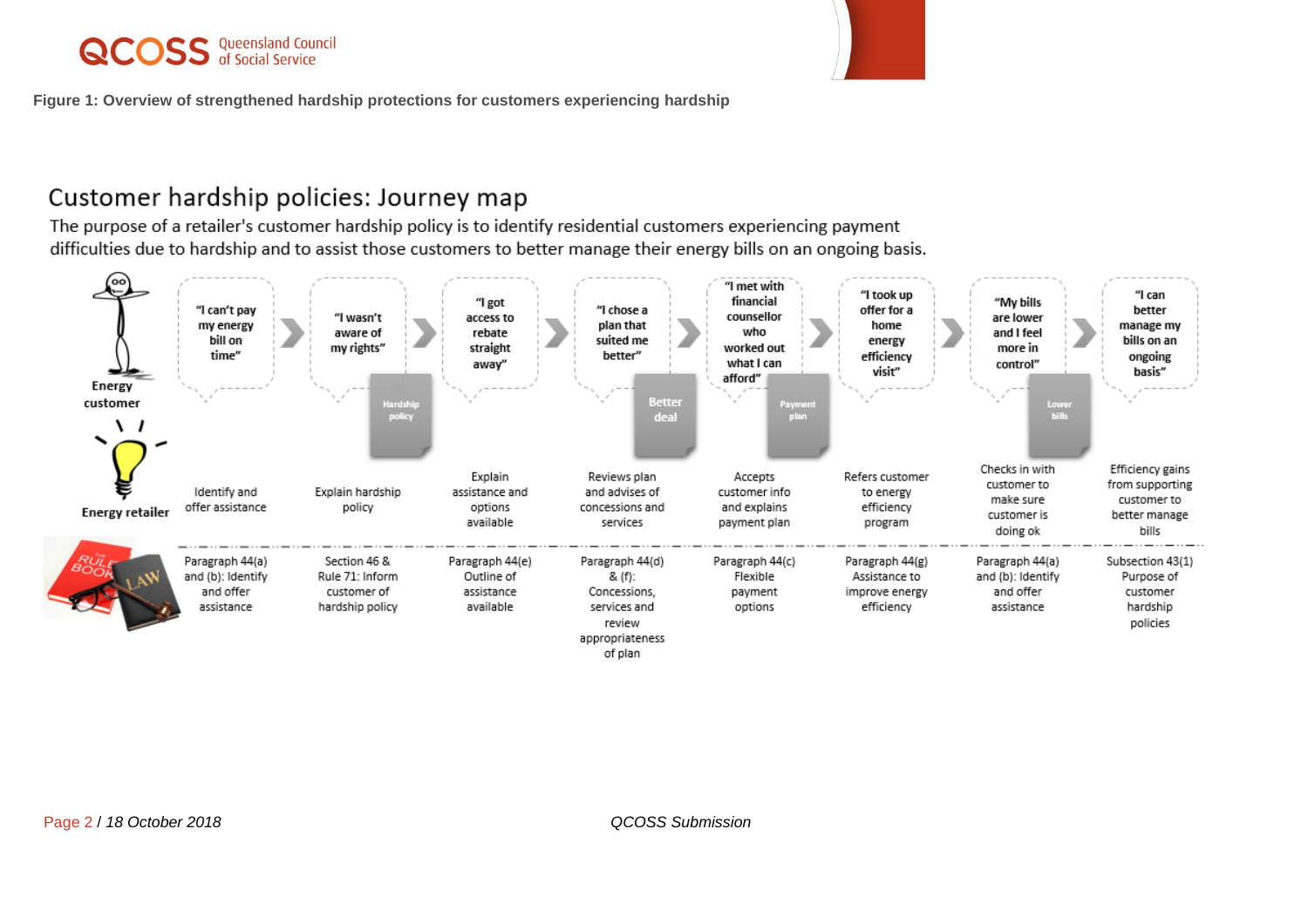# QCOSS Queensland Council



### **The rule change draft determination: For the AEMC**

QCOSS supports the AEMC proposed new Rules 75A and 75B because:

There is compelling evidence demonstrating that the hardship policies are not working. For example, unpublished research by Public Interest Advocacy Centre has shown that a large number of customers were being disconnected without being offered a payment plan or hardship supports. The Energy and Water Ombudsman Queensland (EWOQ)<sup>1</sup> also confirms rising numbers of complaints about poor practice by retailers.

The proposed rule change is within the scope of the powers of the AER as it provides interpretative guidance about how the law applies under the hardship framework. The objective is about clarifying the law, and the AER's existing powers, and improving the way the hardship policies work in practice.

The proposed rule change, through the development of standardised statements, will give better effect to the requirements in the section 44 of the NERL. The new rules will lead to:

- Greater consistency in the application of hardship policies.
- Improved access to hardship programs (and earlier access).
- Reduction in the power imbalance between retailers and customers.
- Stronger obligation for retailers to comply with the rules.

This will lead to customers having more confidence about what the retailers should be doing, what their rights and obligations are if they have difficulty paying their bills and what they can do if their retailer does not follow the hardship rules. Further the greater consistency in the application of hardship policies through standardised statements will make is easier for financial counsellors and customer advocates to assist their clients.

The proposed rule change will reduce the asymmetry of information between retailers and customers and at least go some way to improving the imbalance of power between them.

### **After the rule change: For the AER**

l

If the rule change goes ahead, the AER will have the challenging task of giving effect to the rule change through the revised hardship guidelines.

The revised guidelines must address the issues identified by the AER in its *2016-17 Annual Report on Compliance and Performance of the Retail Energy Market*:

- There is no consistency in how and when a customer could be identified as requiring assistance.
- There is no corresponding increase in customers on hardship programs that correlates with higher energy prices.
- Payment plans being offered may not be realistic or based on a customer's capacity to pay.
- Some retailers were unable to explain how they implement their policies.

QCOSS encourages the AER to look to the broader consumer law framework in interpreting and applying the law in relation to hardship. For example, standard statements could be made consistent where possible with the Australian Competition and Consumer Commission (ACCC) and the Australian Securities and Investment Commission (ASIC) *Debt collection guideline: for collectors and creditors* and the Essential Services Commission *Energy Compliance and Enforcement Policy: Guidance note – payment difficulty and disconnection*.

This part of our submission focuses on the issues that the AER raised in its request for this rule change and gives consideration to how these may be addressed through the development of the revised hardship guidelines. We focus in particular on the standardised statements that must be included in revised hardship policies to give effect to the minimum requirements set out in section 44 of the NERL and to provide guidance to customers on their rights.

QCOSS would welcome the opportunity to discuss this submission and the development of the revised hardship guidelines with the AER in more detail, even if the rule change does not go ahead.

Page 3 / *18 October 2018 QCOSS Submission* <sup>1</sup> Energy and Water Ombudsman Queensland (2018), *Annual Report 2017/18* reports that complaints about electricity retailers increased by 37 per cent during 2017-18 across all primary issues.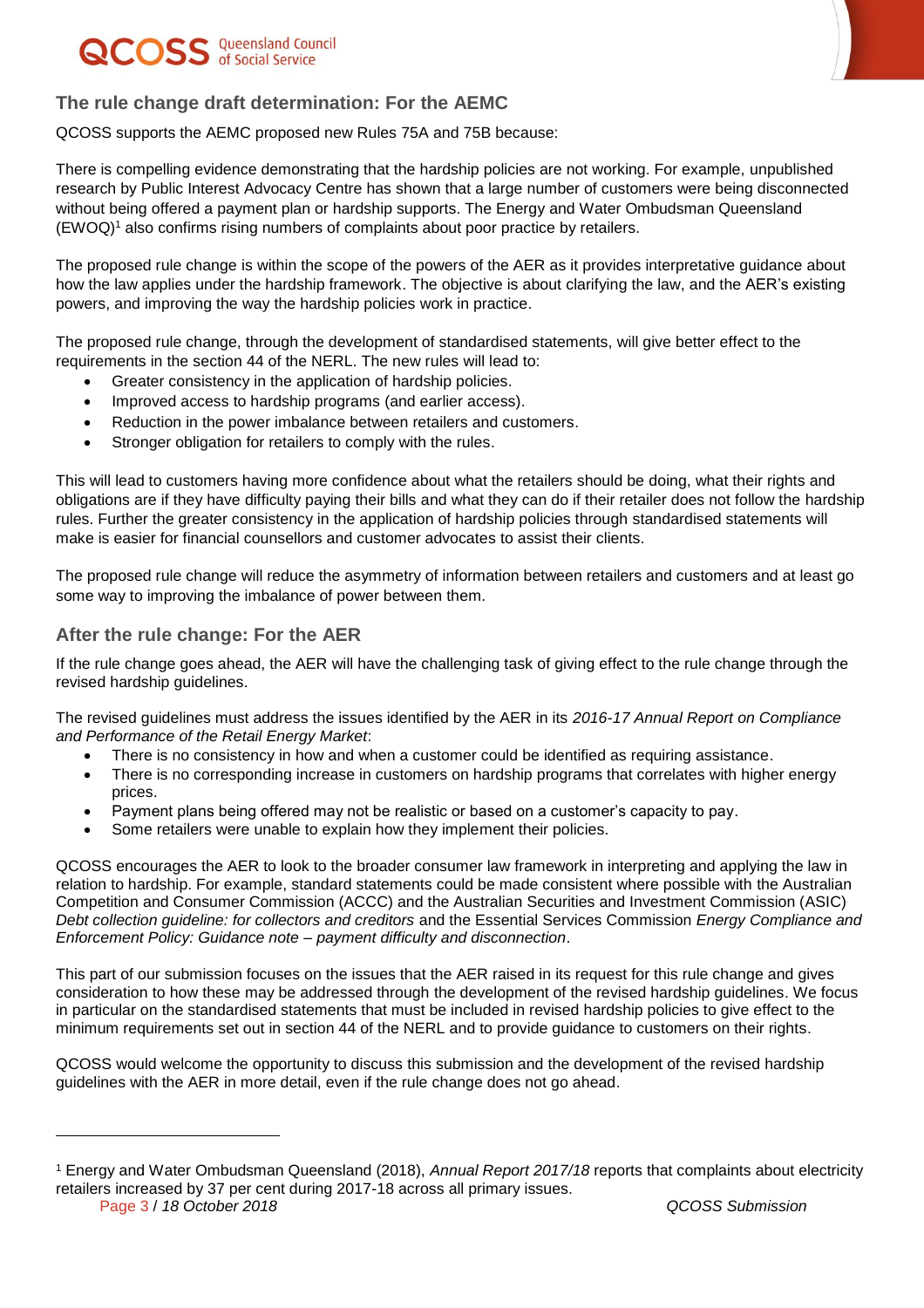



#### **Issue 1: There is no consistency in how and when a customer could be identified as requiring assistance**

QCOSS believes that the lack of consistency in how and when a customer could be identified as requiring assistance is as a result of uncertainty in the interpretation and application of section 44 of the NERL about the minimum requirements that a hardship policy must contain. This uncertainty is not adequately addressed in the current guidelines. This has given retailers broad discretion in how they interpret and apply the requirement to have:

- processes to identify residential customers experiencing payment difficulties due to hardship
- processes for the early response by the retailer in the case of residential customers identified as experiencing payment difficulties due to hardship.

The two key issues that must be addressed are set out below.

#### **Hardship is not adequately defined in the hardship guidelines**

The above minimum requirements cannot be effective if customers, retailers, ombudsman schemes and the AER have no shared understanding of the meaning of the phrase 'customers experiencing payment difficulties due to hardship'. QCOSS suggests that this phrase could be more appropriately defined as any customer that has an overdue amount of more than \$300, has missed a payment or payments under a payment plan, or the customer or their representative says that they are experiencing payment difficulty (when overdue amount is less than \$300).

#### **No clear protection for customers**

For a requirement to be effective there needs to be a corresponding protection for customers. At a minimum we suggest that a retailer is required to identify, make contact with, and offer assistance under its hardship program to, any customer that is identified, or identifies themselves, as experiencing payment difficulties. Retailers should be encouraged to include a statement in their hardship policies that clearly recognises their responsibility to customers and protects customers from adverse consequences if the retailer fails to act.

By doing this, retailers would also meet the obligation under rule 71 of the National Energy Retail Rules to communicate their hardship policy to a residential customer identified as a hardship customer and would at least partly satisfy the requirements in rule 75 about hardship program indicators covering entry into and participation in hardship programs.

**Recommendation 1:** That the AER include in the revised guidelines a standard statement that clearly explains the meaning of the phrase 'customers experiencing payment difficulties due to hardship' to provide greater consistency and certainty for residential customers.

#### **Issue 2: There is no corresponding increase in customers on hardship programs that correlates with higher energy prices**

QCOSS is of the view that many customers experience barriers to accessing a retailer's hardship program, even when the retailer should have identified that they are in hardship. This may explain why there is no corresponding increase in customers on hardship programs even through energy stress has risen. The NERL minimum standards imply that if a customer is identified by the retailer as experiencing payment difficulties due to hardship, then they must be offered assistance including access to the retailer's hardship program.

QCOSS believes that hardship provisions are meant to provide protection from disconnection to customers who are experiencing hardship and cannot meet their payment obligations. This is underpinned by the principle that customers should only be disconnected as a last resort. It is also meant to protect customers from unmanageable accumulated debt. However, there is a clear power imbalance between retailers and customers in respect to hardship that needs to be addressed. There is little consequence for retailers if they fail to meet their obligations to customers, but the impact of not getting assistance can be devastating for customers. It is important that the standard statements in the revised guidelines address this imbalance of power, as explained below.

#### **Effectiveness of retailer's hardship policy**

A retailer's hardship policy needs to be more than just words on a page. It must be effectively implemented, with supporting policies, procedures, systems and training for staff.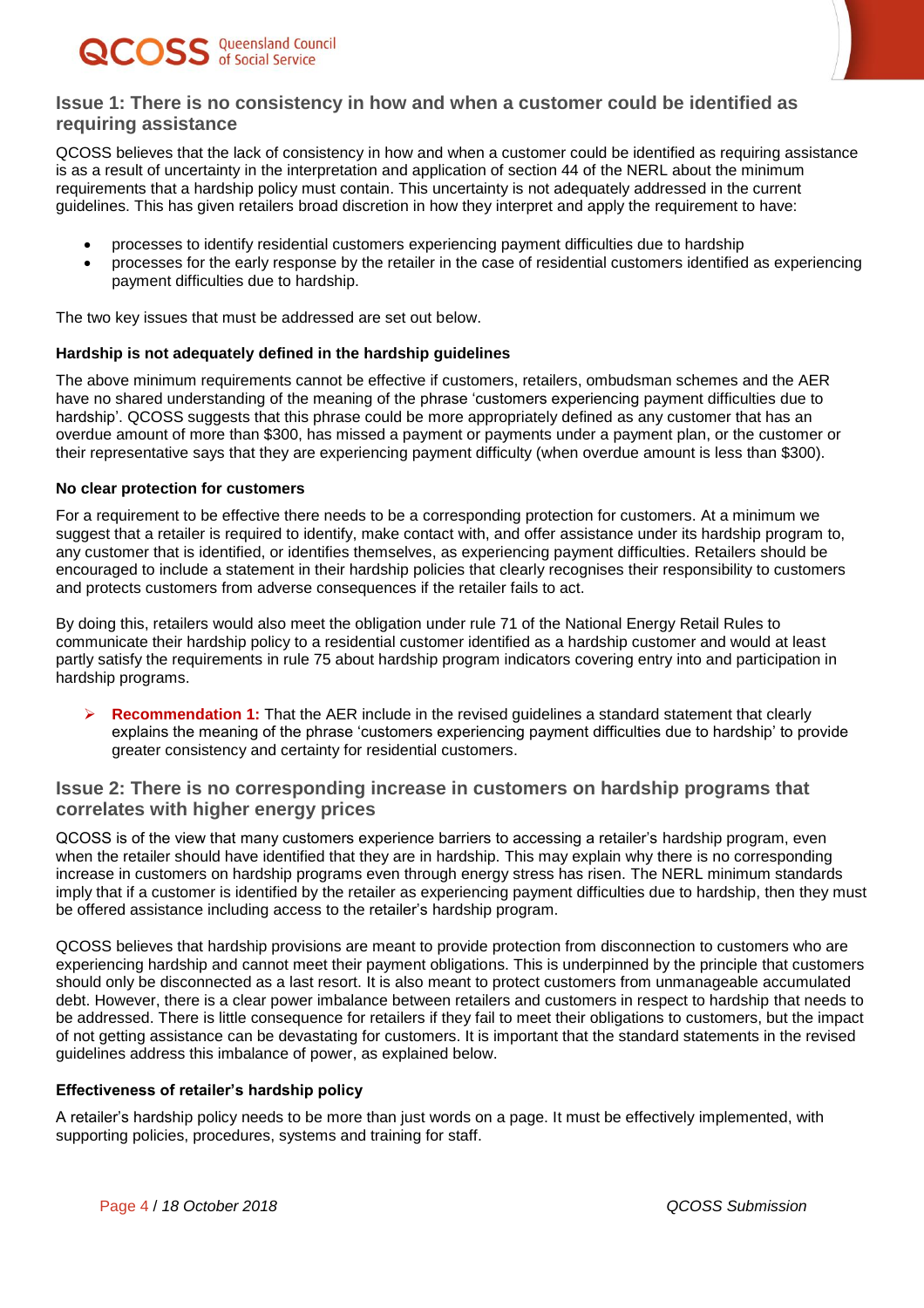## **COSS** Queensland Council

Good outcomes for customers experiencing payment difficulty are largely dependent on the overall effectiveness of a retailer's hardship policy and how effective it has been implemented. The capacity and capability of staff is critical to this. QCOSS is aware that some retailers do not have staff that are trained in how to recognise and respond to customers that are experiencing hardship. Similarly, many retailers do not have staff dedicated to providing assistance to customers that are experiencing payment difficulty. This can lead to staff failing to recognise that a person should be offered hardship assistance.

There may also be barriers built in to the way the hardship policy has been implemented, such as the requirement to make a payment(s) to demonstrate goodwill or a requirement to provide evidence of hardship. In our view, this is in part based on a mistaken belief that many people are just trying to avoid paying what they owe. QCOSS is not aware of any evidence to support the notion that people falsely claim that they are experiencing difficulty paying their bill.

#### **Customer awareness of rights**

Many customers may not be aware of their rights to assistance including access to hardship programs. They will rely on the retailer to explain their rights and options to them. The obligation should be on the retailer to explain their hardship policy and the rights and options available to a customer that is experiencing payment difficulties due to hardship.

#### **Role of financial counsellors and other customer advocates**

There will always be customers that find it difficult to engage with their energy retailer. These are often customers that are facing other difficult circumstances, financial and personal. Under paragraph 44(a) of the NERL, a retailer's hardship policy must contain processes to identify appropriate government concession programs and appropriate financial counselling services and to notify hardship customers of those programs and services. If a retailer fails to this, there is no practical consequence for the retailer but the impact on the customer can be severe, including that their debt is higher than it should be had they been made aware of concession programs and services.

**Recommendation 2:** That the AER ensure that the standard statements in the revised guidelines address this imbalance of power between retailers and customers experiencing payment difficulty. The standard statements need to acknowledge and articulate the barriers for customers in engaging with retailers, as well as what actions the retailer is undertaking to reduce these barriers.

#### **Issue 3: Payment plans being offered may not be realistic or based on a customer's capacity to pay**

Energy is an essential service and good hardship policies have this at their core. A good hardship policy that focuses on finding a sustainable energy outcome for their customer will also get good debt collection outcomes, but a debt collection policy will not get good outcomes for customers experiencing hardship.

Even in the context of debt collection, the ACCC and ASIC guidelines, which aim to ensure that debt collection activity is undertaken in a way that is consistent with consumer protection laws, promote a flexible, fair and realistic approach to debt collection. An example of a fair and realistic approach may be for a retailer to not seek full recovery of an accumulated debt where, had the retailer done all that they should have under their hardship policy, the debt would never have got that large.

The ACCC and ASIC believe that the need for collection activity will be greatly reduced when debtors act promptly and responsibly, and collectors are flexible, fair and realistic. They recognise that debtors may default on their debts because of circumstances beyond their control, such as unemployment, illness or family breakdown and that most people are honest and want to meet their commitments if given a reasonable opportunity to do so.

The ACCC and ASIC encourage flexibility on the part of creditors and collectors. This includes recognising debtors who are experiencing vulnerability or financial hardship, and recognising that debtors may have a number of debts owing to different creditors. A flexible approach involves making meaningful and sustainable payment arrangements that reasonably take into account a debtor's ongoing living expenses to enable them to live in basic comfort and prevent impoverishment or humiliation. This should encompass a clear mechanism for customers to vary or renegotiate a payment plan at any time.

Under the consumer law framework, a debtor also has a right to have an authorised representative (such as a financial counsellor, financial advisor, community worker, solicitor, guardian or carer) represent them or advocate on their behalf about a debt. This in part aligns with the requirement for retailers to notify customers on a hardship program about financial counselling services.

Page 5 / *18 October 2018 QCOSS Submission*